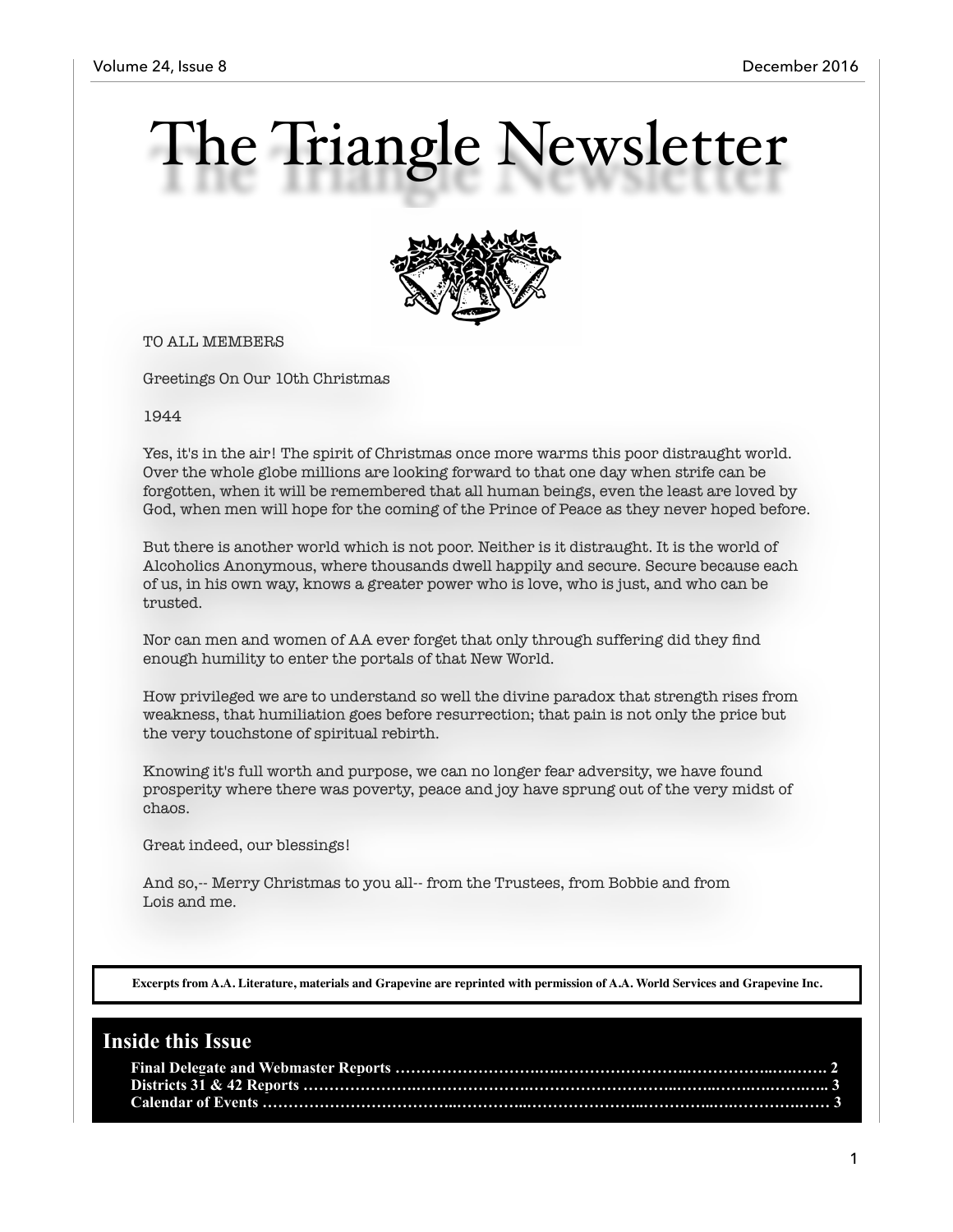#### **Final Delegate Report 2015/2016**

Greetings Area 40 from your soon to be Area Advisor. But until the end of December I am still the delegate, and will serve until the last day is through. I can tell you that this has been quite a ride, and I wouldn't have missed it for the world. I have tremendous gratitude for you all and have been honored to be your servant for these last two years.

The summer and fall were busy. I loved every mile that I drove this year across our beautiful state (bout 6000 of them). Coming to see all of you has been the highlight of this service position. The Montana scenery is a bonus for sure.

I hope that you gained information and understanding of all that goes on at the General Service Conference, and that you were informed of the agenda outcomes. If not, ask your GSR or DCM to get you a copy of all those reports. I hope that you've been informed of all the cool things that Area 40 and our Districts are doing for the sake of the still suffering alcoholic. If not, again contact your GSR or DCM, they'll let you know.

Remember to check the website, Sooooo much info available at our fingertips. The Meeting Lists are a vital link and the Calendar and Flyers are popular, but we also have all our Assembly Minutes, Policies and Procedures, Forms and Documents there for anyone to check out anytime.

As per my style, I would like to close with a quote from our AA literature. (The longest sentence ever written I think) It describes how I feel about service and my role as your delegate.

#### From the 12 X 12 page 124-125

*…True leadership, we find, depends upon able example and not upon vain displays of power or glory.*

*Still more wonderful is the feeling that we do not have to be specially distinguished among our fellows in order to be useful and profoundly happy. Not many of us can be leaders of prominence, nor do we wish to be. Service, gladly rendered, obligations squarely met, troubles well accepted or solved with God's help, the knowledge that at home or in the world outside we are partners in a common effort, the well-*

*understood fact than in God's sight all human beings are important, the proof that love freely given surely brings a full return, the certainty that we are no longer isolated and alone in self-constructed prisons, the surety that we need no longer be square pegs in round holes but can fit and belong in God's scheme of things---these are the permanent and legitimate satisfactions of right living for which no amount of pomp*  and circumstance, no heap of material possessions, could possibly be substitutes. True ambition is not what we thought it was. True ambition *is the deep desire to live usefully and walk humbly under the grace of God.*

Thank you for walking humbly with me under the grace of our Gods. I will never forget it. In Love and Service,

Libbie L Panel 65 Delegate

#### WEBMASTER REPORT

Greetings Area 40, my name is Brandon and I am an alcoholic. Currently have the pleasure of serving Area 40 as your webmaster. Since May 1st we have had 97,000 page views on our website. The vast majority of these (82,000)have been to our online meeting lists. This section of our website continues to be the most viewed section. It is extremely important that we keep these lists as updated as possible. DCM's please let me know if you have any issues with getting these meeting lists updated.

Since the last assembly, 44 e-mails have come in from people reaching out for the hand of A.A. The vast majority of these were individuals looking for help on getting to their first meeting. I want to thank everyone I reached out to for their help on assisting these individuals.

This summer I spent quite a bit of time getting our online Triangle subscription program up and working. We had some issues with PayPal changing around the backend of their system that we use to process payments. Without going into boring tech details, it caused quite the headache. I am glad to say that the PI committee and the Triangle editor will get to view this new online subscription system during the committee meeting. With the approval of the committee, this system will go live shortly after this assembly. The price for paying for your Triangle subscription online is \$10.61 – the increase in price over the normal \$10 is to off-set the cost that PayPal charges to process the payment. You do not need to have a PayPal account, PayPal will allow you to pay with a credit card without having to create an account.

Members within Area 40 continue to submit items for the Calendar of Events – please keep these coming in. I love to see what is happening in / around Area 40, and it is also our second highest viewed page on the website.

Districts are also continuing to send in meeting minutes, district events, etc., to be posted on their respective mini-sites. For those who may be unfamiliar, each district has a mini-site available to them. Simply send me an email (webmaster@aa-montana.org) to get items added to your mini-site.

Thank you for allowing me the opportunity serve Area 40 as your webmaster.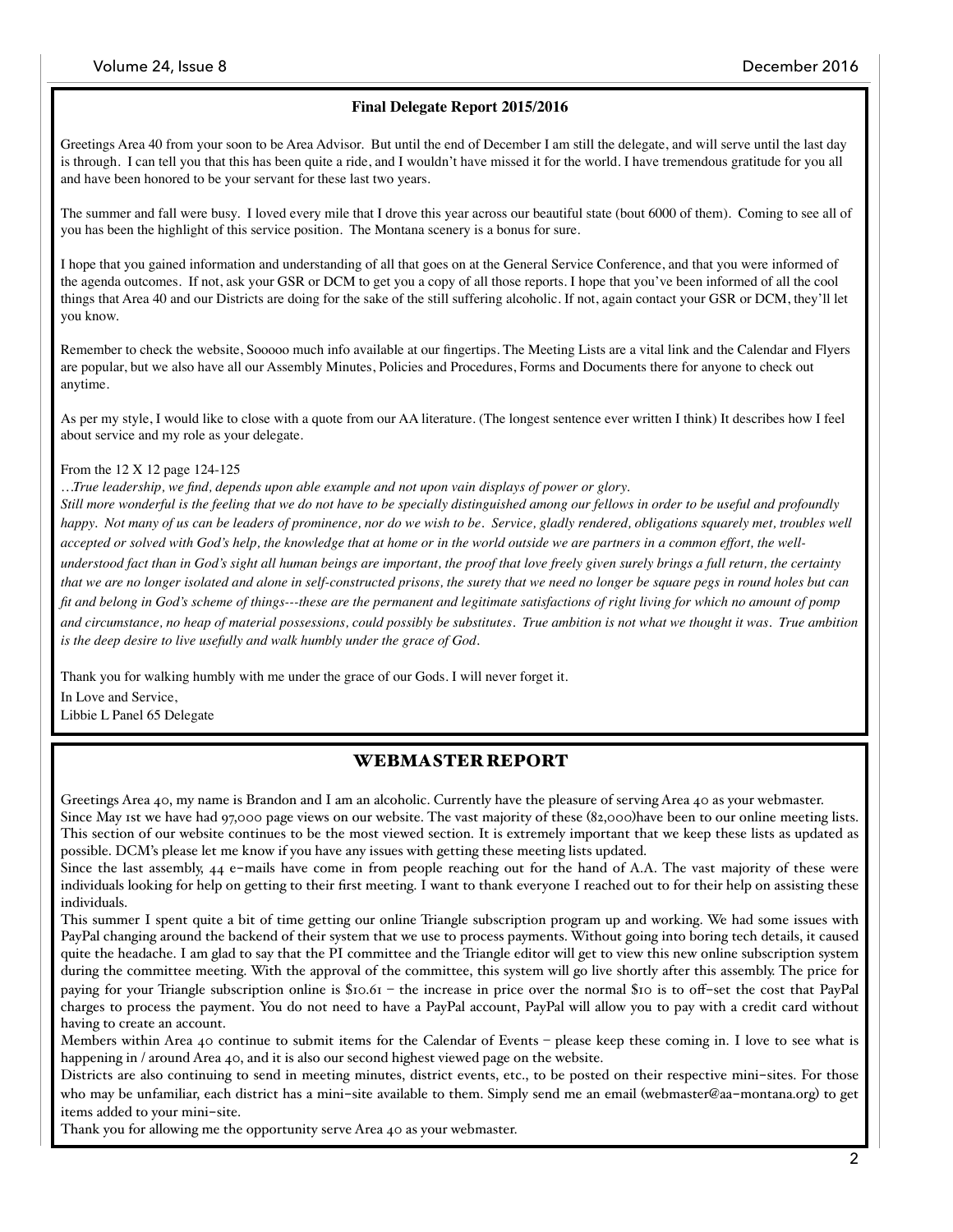# Calendar of Events

### **Assembly Dates 2017**

February 1st Spring Assembly Agenda Items Due

April  $7-9$ Spring Assembly Yogo Inn - Lewistown

July 1st Fall Assembly Agenda Items Due

Date to be announced Fall Assembly Holiday Inn - Great Falls

# **Events**

#### **March 2017**

**3rd**-**5th -** Annual Whitefish Sober Ski - Whitefish Mountain Resort - Whitefish

**3rd**-**5th -** 2017 West Central Regional Service Conference - Radisson Hotel - Cheyenne, WY

**17th**-**18th -** Pockets of Enthusiasm - First Presbyterian Church - Helena

**May 2017**

**19th-21st** - 2017 Spring Roundup - Big Horn Resort - Billings Resort - Billings

#### District 72 - DCM Report Ted O.

Greetings from District 72. Our district encompasses Gallatin, Park and Madison counties. There are currently 55 active groups in District 72, holding 84 meetings per week, everywhere from Wilsall to Cooke City and West Yellowstone to Three Forks. District 72 holds its monthly business meeting the last Saturday of the month at 5pm at the Fellowship Hall in Bozeman. It's been a busy summer in District 72 with many meetings filled to capacity with the extra influx of visitors to our area from all over the country and the world.

We were graced with the presence of Area delegate Libbie L. for her report on August  $13<sup>th</sup>$ , and like just about everything else that has gone on in District 72 this year I was out of town, but the reports I received are that it was well attended and a great time for everyone.

Our corrections and treatment committees are as usual very busy, holding meetings at Montana State Prison, Gallatin County Detention Center, Watch, MCDC, and the riverside treatment facility.

District 72 held elections for the upcoming rotation at our July business meeting and I'm happy to report we have filled nearly all of the positions. It is great to watch so many people step up to be of service to the still suffering alcoholic.

Thank you all for the opportunity to serve.

Ted O.

District 72 DCM

### **District 12 - DCM Report**

I'm Dave R. DCM District 12, Sobriety Date is May 18<sup>th</sup> 2008. It is with great sorrow that I will not be giving this report after Dave O. again after today, he will rotate out and I too with a little luck. District 12 has 9 active meetings from Harlowton, Laurel, up to Red Lodge and towns in between. We hold our District meetings at the laurel Home Group the third Sunday of every month. We struggle with attendance but we still get our events done.

Our events are the Mid-Winter Social and Fireman's Point Campout. The Mid-Winter Social in February was the largest to date and had Great Attendance from District 11. If this happens again we'll be looking for a larger place. August is our annual Fireman's Point campout. Friday night we started

off the event with the  $4<sup>th</sup>$  annual SPAM Cook Off and had over 60 entrees, you would not believe the dishes that people come up with. Louis P. was our Camp fire speaker from N.H. Saturday was the SOB run with Bob M. memorial at Woodbine Falls and back to a BBQ potluck. Dave L. of Kentucky was our fireside Speaker for the evening. Both of the speakers did a great job of sharing their experience, strength, and hope. We wrapped up the event with District 11 cooking Breakfast for everyone. Thank you Dave O. and the crew!! We closed with Libbie L. giving the Delegates report to a large crowd.

Being DCM has been one of the greatest things I have done in my sobriety, service to one's group, District and Area is what has kept me sober for the last 8 years and hopefully many more to come. I have many new friends now from all over Montana.

Thank you all for helping me stay sober. Dave R.